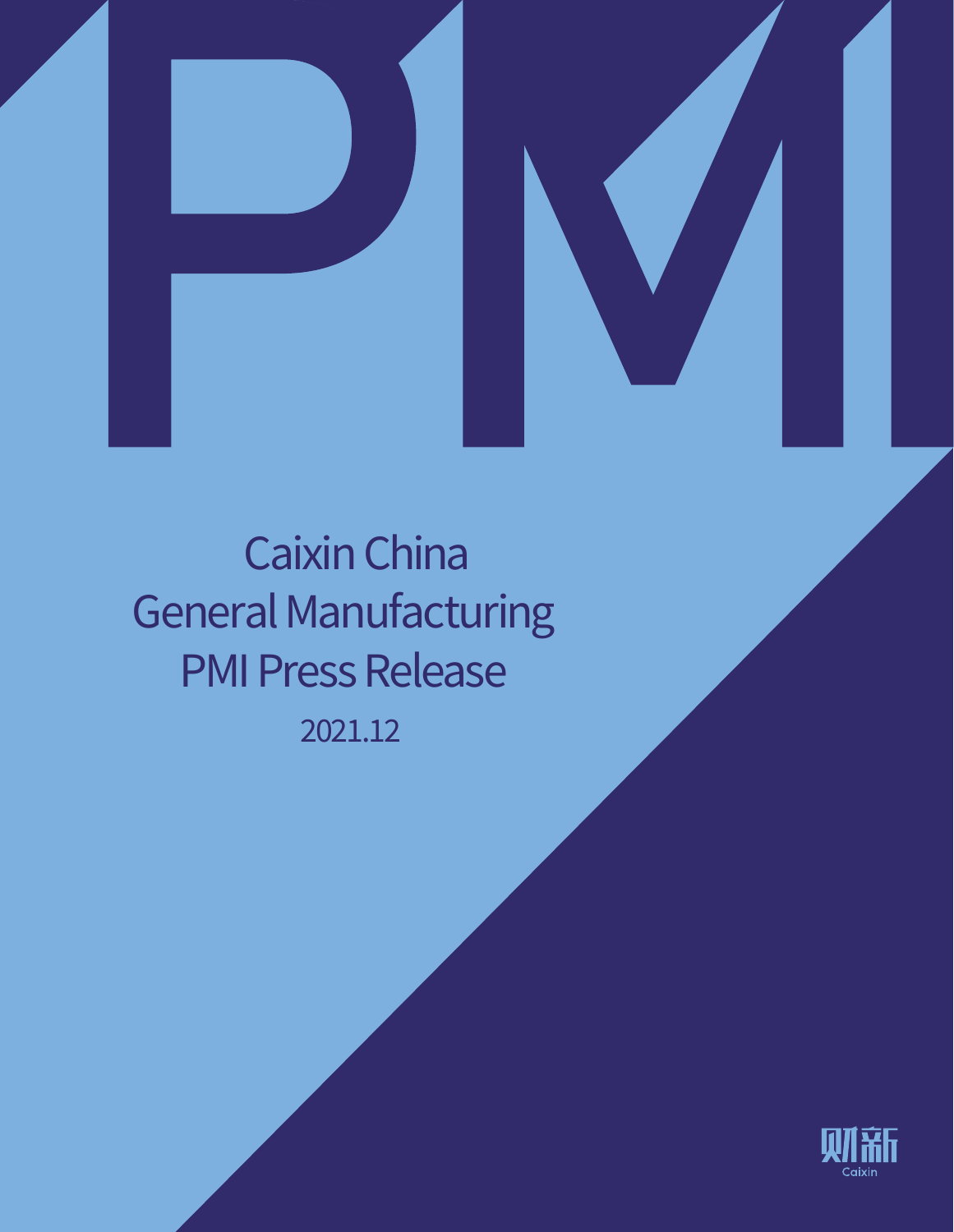# **Caixin China General Manufacturing PMI™**

Production increases at quickest rate for a year

Operating conditions across China's manufacturing sector improved slightly at the end of the year, according to latest PMI data. Firms signalled the strongest increase in output for a year amid a renewed uptick in total sales. However, foreign demand remained lacklustre, with export orders broadly stagnant. Improved demand prompted a fresh rise in purchasing activity, but backlogs rose again amid a further drop in staffing levels.

Supplier performance meanwhile deteriorated at a softer pace, and inflationary pressures weakened. Notably, average input costs rose at the slowest pace for 19 months.

The headline seasonally adjusted *Purchasing Managers' Index™ (PMI™)* – a composite indicator designed to provide a single-figure snapshot of operating conditions in the manufacturing economy – rose from 49.9 in November to 50.9 in December, to signal a renewed improvement in the health of the sector. Though marginal, the rate of improvement was the strongest seen since June.

Helping to lift the PMI reading was a stronger increase in production at the end of 2021. Output rose at the quickest rate for 12 months and solidly overall, supported by improved market conditions and stronger customer demand.

New work rose for the third time in the past four months in December, albeit marginally. Underlying data indicated that subdued foreign demand weighed on overall sales, as export business was little-changed compared to November. A number of firms indicated that the global pandemic and difficulties in shipping items continued to impact external sales.

Greater amounts of overall new business exerted further pressure on capacity, as shown by a slightly quicker rise in backlogs of work. Firms also commented that insufficient staff numbers had led to increased amounts of incomplete business. Employment fell for the fifth month in a row, and at the fastest rate since February. Companies indicated that the non-replacement of voluntary leavers and retirees had contributed to lower workforce numbers.

In line with the trend for total sales, purchasing activity also returned to growth at the end of the year. Though modest, the upturn was the quickest seen since June. Stocks of inputs and finished goods meanwhile rose slightly, as some firms noted efforts to build up their inventory levels amid firmer demand conditions.

Although the time taken for purchased items to be delivered to manufacturers increased again in December, there were signs of supply chains moving closer to stabilising. Average lead times lengthened at the slowest rate for nine months and only modestly overall.

Average input costs rose at the weakest rate for 19 months in December, with the rate of inflation having fallen further from October's recent peak. Panel members indicated that lower prices for some raw materials, such as steel, helped to dampen cost inflation. Prices charged meanwhile fell for the first time since April 2020, albeit marginally.

Although business confidence remained strong overall in December, the degree of optimism slipped to a 20-month low. The ongoing global pandemic, and its uncertain trajectory, as well as strained supply chains were cited as key challenges for the year ahead.

## **China General Manufacturing PMI**





Sources: Caixin, IHS Markit

Key findings:

Stronger rise in output amid renewed upturn in sales

Input cost inflation eases to 19-month low

Business confidence weakens amid pandemic and supply chain worries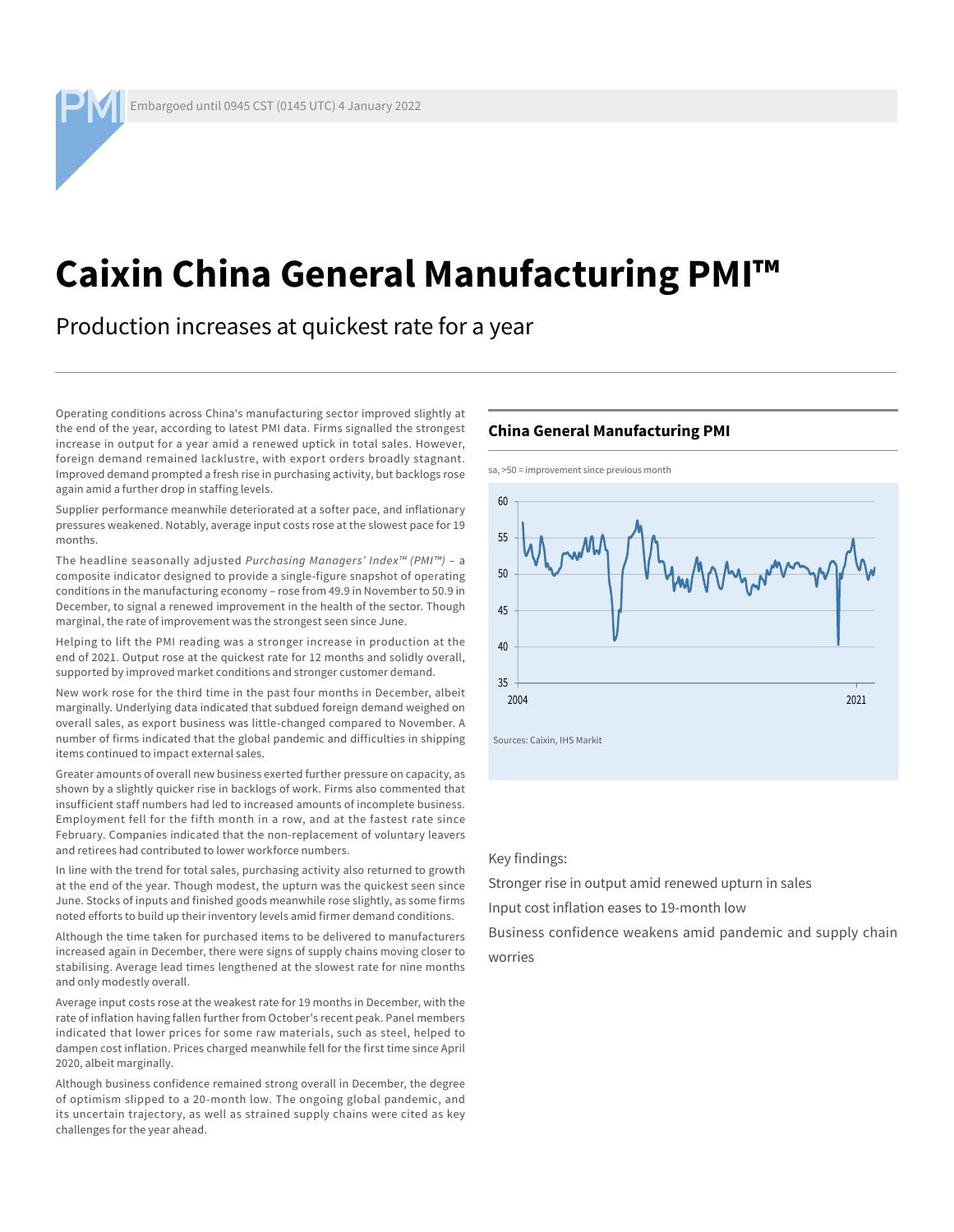# **New Export Orders Index**



# **Employment Index**



Commenting on the China General Manufacturing PMI™ data, Dr. Wang Zhe, Senior Economist at Caixin Insight Group said:

*"The Caixin China General Manufacturing PMI came in at 50.9 in December, up from 49.9 the previous month. The index returned to expansionary territory and reached the highest level since June.*

*"Supply was strong and demand rebounded. With the easing of supply constraints, output expanded for the second month in a row and at a faster pace. Total new orders increased, the third expansion over the past four months, as the impact of scattered Covid-19 flare-ups was under control. Overseas demand remained sluggish because of the pandemic's impact in foreign countries and rising logistics costs due to a shortage of containers. The gauge for new export orders stayed in contractionary territory for the fifth consecutive month.*

*"Employment pressure intensified. Despite better demand and supply, firms were still cautious about hiring. The subindex of employment stayed in negative territory for the fifth consecutive month in December and hit the lowest point since February. Surveyed enterprises were not enthusiastic about filling the vacancies left by staff resignation or retirement.*

*"Inflationary pressure eased as costs rose at a slower clip. The gauge for input costs remained in expansionary territory but was lower than the previous month. Prices of some raw materials such as steel dropped considerably as government measures to ensure supply and to stabilize prices took effect. Output prices dropped for the first time since April 2020 as enterprises cut prices to promote sales. The decline in factory-gate prices of investment goods was more obvious than that of consumer goods and intermediate goods.*

*"Inventories increased slightly. With the recovery of the market, manufacturers' purchases increased significantly compared with the*  *previous month. Inventories of finished goods and raw materials both rose. The survey shows that some manufacturers with brisk sales began to actively replenish inventory.*

*"Entrepreneurs became less optimistic. Manufacturers remained overall upbeat on the market outlook but the gauge for future output expectations hit the lowest point since April 2020. Surveyed enterprises were worried about the negative impact of the pandemic and its shock to supply chains.*

*"To sum up, manufacturing demand and supply improved in December with easing inflationary pressure. But the job market was still under pressure and businesses were less optimistic, indicating unstable economic recovery. The repeated Covid-19 flare-ups and sluggish overseas demand were factors of instability. As policymakers said at the Central Economic Work Conference that China's economic growth is facing triple pressures of "demand contraction, supply shock and weakening expectation," stabilizing the economy will become the key priority of economic work in 2022.*

*"We are aware that the employment subindex under the Caixin manufacturing PMI and the official surveyed unemployment data both indicated a weakening momentum of the job market. Policymakers should focus on shoring up employment as well as on targeted support to small and midsize businesses. They should make polices more consistent, stable and predictable."*